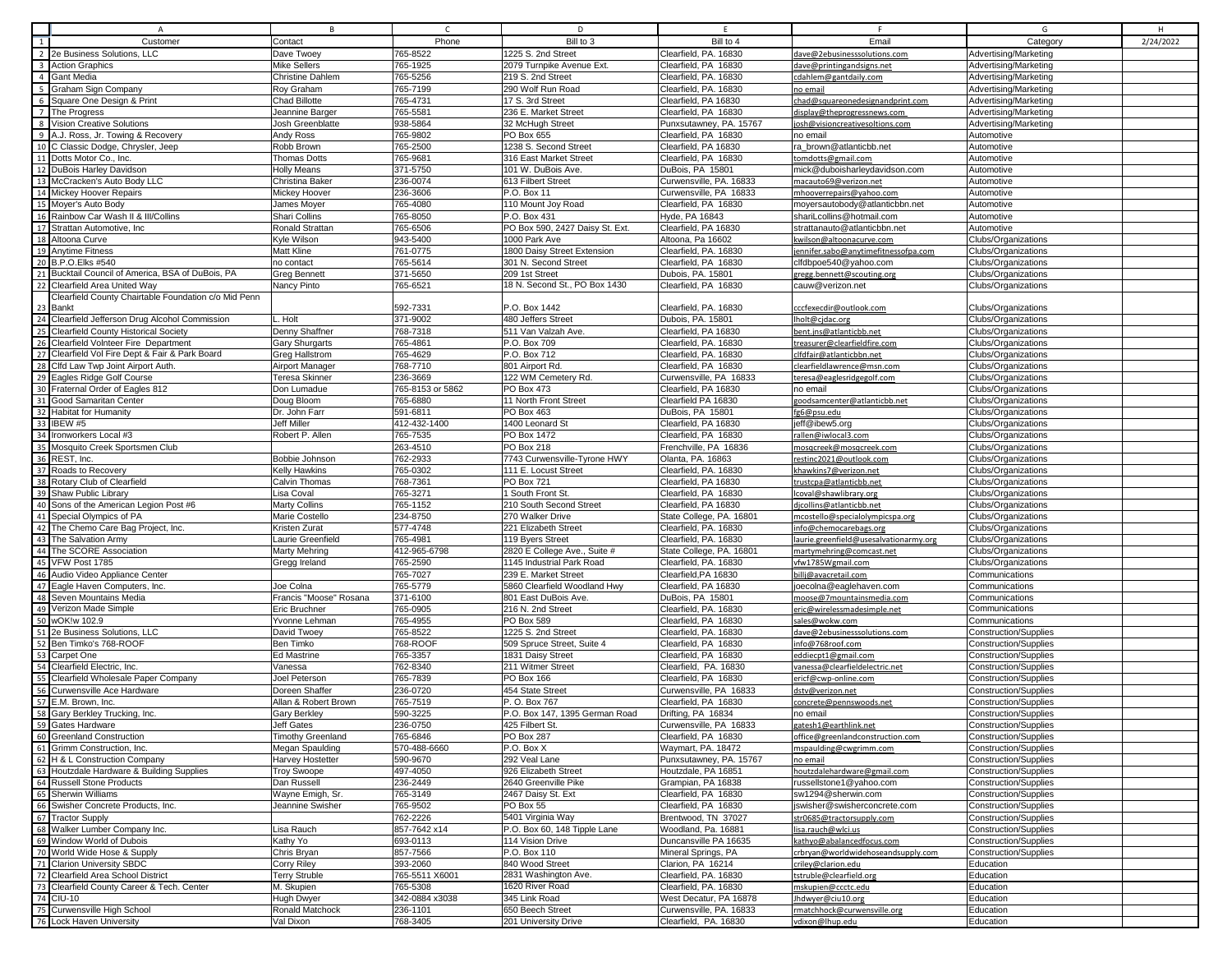|                                                                                                                                                                                                                                                                                                                                                                                                                                                                                                                                                                                                                                                                                                                                                                                                                                                                                                                                                                                                                                                                                                                                |                             |                   |                                                        |                           | F.                                       |                              |
|--------------------------------------------------------------------------------------------------------------------------------------------------------------------------------------------------------------------------------------------------------------------------------------------------------------------------------------------------------------------------------------------------------------------------------------------------------------------------------------------------------------------------------------------------------------------------------------------------------------------------------------------------------------------------------------------------------------------------------------------------------------------------------------------------------------------------------------------------------------------------------------------------------------------------------------------------------------------------------------------------------------------------------------------------------------------------------------------------------------------------------|-----------------------------|-------------------|--------------------------------------------------------|---------------------------|------------------------------------------|------------------------------|
| $\overline{A}$<br>77 Moshannon Valley School District                                                                                                                                                                                                                                                                                                                                                                                                                                                                                                                                                                                                                                                                                                                                                                                                                                                                                                                                                                                                                                                                          | <b>B</b><br>John W. Zesiger | 378-7609          | D<br>4934 Green Acre Road                              | E.<br>Houtzdale, PA 16851 | zesiger@movalley.org                     | G<br>H<br>Education          |
| 78 Mount Aloysius College                                                                                                                                                                                                                                                                                                                                                                                                                                                                                                                                                                                                                                                                                                                                                                                                                                                                                                                                                                                                                                                                                                      | Sam Wagner                  | 886-6403          | 7373 Admiral Peary Highway                             | Cresson, PA 16630         | swagner@mtaloy.edu                       | Education                    |
| 79 Penn State Dubois Campus                                                                                                                                                                                                                                                                                                                                                                                                                                                                                                                                                                                                                                                                                                                                                                                                                                                                                                                                                                                                                                                                                                    | Jessica Mondi               | 375-4700          | DEF Building, Room 206D, College Plad DuBois, PA 15801 |                           | Im083@psu.edu                            | Education                    |
| 80 Philipsburg-Osceola School District                                                                                                                                                                                                                                                                                                                                                                                                                                                                                                                                                                                                                                                                                                                                                                                                                                                                                                                                                                                                                                                                                         | Thomas J. Martin            | 342-1050          | 200 Short Street                                       | Philipsburg, PA 16866     | tmartin@pomounties.org                   | Education                    |
| 81 St. Francis School                                                                                                                                                                                                                                                                                                                                                                                                                                                                                                                                                                                                                                                                                                                                                                                                                                                                                                                                                                                                                                                                                                          | Ann Boughner                | 765-2618          | 230 S. Second Street                                   | Clearfield, PA. 16830     | aboughner@stfrancisclearfield.org        | Education                    |
| 82 Curwensville Lake Recreation Area                                                                                                                                                                                                                                                                                                                                                                                                                                                                                                                                                                                                                                                                                                                                                                                                                                                                                                                                                                                                                                                                                           | Park Manager                | 236-2320          | P.O. Box 87                                            | Curwensville, PA, 16833   | clra@curwensvillelake.com                | Entertainment/Tourism        |
| 83 Doing Time, LLC                                                                                                                                                                                                                                                                                                                                                                                                                                                                                                                                                                                                                                                                                                                                                                                                                                                                                                                                                                                                                                                                                                             | Keith Billotte              |                   | 2001 Pleasant Lane                                     | Clearfield, PA. 16830     | kwbillotte@yahoo.com                     | Entertainment/Tourism        |
| 84 Eagles Ridge Golf Course                                                                                                                                                                                                                                                                                                                                                                                                                                                                                                                                                                                                                                                                                                                                                                                                                                                                                                                                                                                                                                                                                                    | <b>Teresa Skinner</b>       | 541-891-5966      | 122 WM Cemetery Rd.                                    | Curwensville, PA 16833    | teresa@eaglesridgegolf.com               | Entertainment/Tourism        |
| 85 Grice Clearfield Community Museum                                                                                                                                                                                                                                                                                                                                                                                                                                                                                                                                                                                                                                                                                                                                                                                                                                                                                                                                                                                                                                                                                           | Lynn Grice                  | 768-7332          | 119 N. 4th Street                                      | Clearfield, PA 16830      | no email                                 | Entertainment/Tourism        |
| 86 Ritz Theatre                                                                                                                                                                                                                                                                                                                                                                                                                                                                                                                                                                                                                                                                                                                                                                                                                                                                                                                                                                                                                                                                                                                |                             | 765-5835          | 111 E. Market Street                                   | Clearfield, PA. 16830     |                                          | Entertainment/Tourism        |
| 87 State College Spikes                                                                                                                                                                                                                                                                                                                                                                                                                                                                                                                                                                                                                                                                                                                                                                                                                                                                                                                                                                                                                                                                                                        |                             | 272-1711          | 1121 Medlar Field at Librano Park                      |                           | heritztheatre@gmail.com                  |                              |
|                                                                                                                                                                                                                                                                                                                                                                                                                                                                                                                                                                                                                                                                                                                                                                                                                                                                                                                                                                                                                                                                                                                                |                             |                   |                                                        | University Park, PA 16802 |                                          | Entertainment/Tourism        |
| 88 Visit Clearfield County                                                                                                                                                                                                                                                                                                                                                                                                                                                                                                                                                                                                                                                                                                                                                                                                                                                                                                                                                                                                                                                                                                     | Sue Vitullo                 | 765-5734          | 208 Plaza Drive                                        | Clearfield, PA 16830      | svitullo@visitclearfieldcounty.org       | Entertainment/Tourism        |
| 89 Bell, Silberblatt & Wood                                                                                                                                                                                                                                                                                                                                                                                                                                                                                                                                                                                                                                                                                                                                                                                                                                                                                                                                                                                                                                                                                                    | Ann Wood                    | 765-5537          | PO Box 670, 318 E. Locust Street                       | Clearfield, PA 16830      | oswlaw@verizon.net                       | Financial/Legal              |
| 90 Catalano, Case, Catalano & Clark-Radzieta LLP                                                                                                                                                                                                                                                                                                                                                                                                                                                                                                                                                                                                                                                                                                                                                                                                                                                                                                                                                                                                                                                                               | Michael Catalano            | 765-1624          | 9 N. Front Street                                      | Clearfield, PA 16830      | mcatalano@cccfcpa.com                    | Financial/Legal              |
| 91 CNB Bank                                                                                                                                                                                                                                                                                                                                                                                                                                                                                                                                                                                                                                                                                                                                                                                                                                                                                                                                                                                                                                                                                                                    | Kevin Wain                  | 765-1660          | 101 Industrial Park Road                               | Clearfield, PA. 16830     | kevin.wain@cnbank.bank                   | Financial/Legal              |
| 92 Cresset Capital                                                                                                                                                                                                                                                                                                                                                                                                                                                                                                                                                                                                                                                                                                                                                                                                                                                                                                                                                                                                                                                                                                             | Andrew Woolridge            | 592-5497          | 11951 Freedom Drive, Suite 1260                        | Reston Virginia 20190     | awoolridge@cressetcapital.com            | Financial/Legal              |
| 93 First Commonwealth Bank                                                                                                                                                                                                                                                                                                                                                                                                                                                                                                                                                                                                                                                                                                                                                                                                                                                                                                                                                                                                                                                                                                     | <b>Robert Maltais</b>       | 765-2666          | 14303 Clfd-Shawville Highway                           | Clearfield Pa 16830       | maltais@fcbanking.com                    | Financial/Legal              |
| Gathagan Investment Co., LP<br>94                                                                                                                                                                                                                                                                                                                                                                                                                                                                                                                                                                                                                                                                                                                                                                                                                                                                                                                                                                                                                                                                                              | Maureen Gathagan            | 765-1800          | 1605 Washington Ave. Box 529                           | Hyde, PA 16843-0529       | maureen@gathagan.com                     | Financial/Legal              |
| <b>Holiday Financial Services</b>                                                                                                                                                                                                                                                                                                                                                                                                                                                                                                                                                                                                                                                                                                                                                                                                                                                                                                                                                                                                                                                                                              | Tina McLaughlin             | 765-6460          | 1800 Daisy St., Clearfield Mall                        | Clearfield, PA 16830      | tmclaughlin@holidayfinancialservices.com | Financial/Legal              |
| Janney Montgomery Scott, LLC                                                                                                                                                                                                                                                                                                                                                                                                                                                                                                                                                                                                                                                                                                                                                                                                                                                                                                                                                                                                                                                                                                   | Dan Fishbone                | 371-5062          | 484 Jeffers St.                                        | DuBois, PA 15801          | dfishbone@janney.com                     | Financial/Legal              |
| Johnston, Nelson, Shimmel and Thomas L.L.C.                                                                                                                                                                                                                                                                                                                                                                                                                                                                                                                                                                                                                                                                                                                                                                                                                                                                                                                                                                                                                                                                                    | <b>Brent Thomas</b>         | 765-7831          | PO Box 566                                             | Clearfield, PA 16830      | brent@jns-cpa.com                        | Financial/Legal              |
| Kubista & Ryan LLP                                                                                                                                                                                                                                                                                                                                                                                                                                                                                                                                                                                                                                                                                                                                                                                                                                                                                                                                                                                                                                                                                                             | Joe Valenza                 | 765-9893          | 202 S. Front Street                                    | Clearfield, PA. 16830     | jav.krlaw@verizon.net                    | Financial/Legal              |
| Law Office of John A. Sobel<br>99                                                                                                                                                                                                                                                                                                                                                                                                                                                                                                                                                                                                                                                                                                                                                                                                                                                                                                                                                                                                                                                                                              | John A. Sobel               | 553-6228          | 218 S. Second Street                                   | Clearfield, PA. 16830     | ohnasobel@hotmail.com                    | Financial/Legal              |
| 100 Law Office of Linda Lewis                                                                                                                                                                                                                                                                                                                                                                                                                                                                                                                                                                                                                                                                                                                                                                                                                                                                                                                                                                                                                                                                                                  | Linda Lewis                 | 765-1601          | 207 E. Market Street                                   | Clearfield, PA. 16830     |                                          | Financial/Legal              |
| 101 Mid Penn Bank                                                                                                                                                                                                                                                                                                                                                                                                                                                                                                                                                                                                                                                                                                                                                                                                                                                                                                                                                                                                                                                                                                              | <b>Kathy Collins</b>        | 765-7551          | <b>PO Box 171</b>                                      | Clearfield, PA 16830      | kathy,collins@midpennbank.com            | Financial/Legal              |
| 102 Nittany Financial Services LLC                                                                                                                                                                                                                                                                                                                                                                                                                                                                                                                                                                                                                                                                                                                                                                                                                                                                                                                                                                                                                                                                                             | <b>Scott Eckess</b>         | 765-0307          | 31 N. 3rd Street                                       | Clearfield, PA. 16830     | nittanyfinancial@yahoo.com               | Financial/Legal              |
| 103 Northwest Bank                                                                                                                                                                                                                                                                                                                                                                                                                                                                                                                                                                                                                                                                                                                                                                                                                                                                                                                                                                                                                                                                                                             | Melissa Bishop              | 765-2476          | 426 State Street                                       | Curwensville, PA. 16833   | melissa.bishop@northwest.com             | Financial/Legal              |
| 104 Priority First Federal Credit Union                                                                                                                                                                                                                                                                                                                                                                                                                                                                                                                                                                                                                                                                                                                                                                                                                                                                                                                                                                                                                                                                                        | Joey                        | 765-6315          | 214 N. Second Street                                   | Clearfield, PA, 16830     | oey@priorityfirstcu.org                  | Financial/Legal              |
| 105 Peter F. Smith, Attorney                                                                                                                                                                                                                                                                                                                                                                                                                                                                                                                                                                                                                                                                                                                                                                                                                                                                                                                                                                                                                                                                                                   |                             | 765-5595          | P.O. Box 130                                           | Clearfield, PA. 16830     |                                          | Financial/Legal              |
| 106 The Cummings Law Firm, LLC                                                                                                                                                                                                                                                                                                                                                                                                                                                                                                                                                                                                                                                                                                                                                                                                                                                                                                                                                                                                                                                                                                 | <b>Eric Cummings</b>        | 765-9611          | 110 N. 2nd Street                                      | Clearifled, PA. 16830     | eecummings@clfdlaw.com                   | Financial/Legal              |
| Timberland Federal Credit Union<br>107                                                                                                                                                                                                                                                                                                                                                                                                                                                                                                                                                                                                                                                                                                                                                                                                                                                                                                                                                                                                                                                                                         | Alexander Starr             | 765-1260          | 8764 Clearfield Curwensville Hwy.                      | Clearfield, PA 16830      | astarr@timerlandfcu.org                  | Financial/Legal              |
| 108 Walter Hopkins & Company, LLP                                                                                                                                                                                                                                                                                                                                                                                                                                                                                                                                                                                                                                                                                                                                                                                                                                                                                                                                                                                                                                                                                              | Katherine B. Eckley         | 765-7876          | PO Box 910 A                                           | Clearfield, PA 16830      | kbeckley@whco.net                        | Financial/Legal              |
| 109 Apple Banquets                                                                                                                                                                                                                                                                                                                                                                                                                                                                                                                                                                                                                                                                                                                                                                                                                                                                                                                                                                                                                                                                                                             | Olga Goebert                | 290-6770          | 802 Dorey Street                                       | Clearfield, PA 16830      | applebanquets88@gmail.com                | Food & Beverage              |
| 110 Bake Shop Bakes, LLC                                                                                                                                                                                                                                                                                                                                                                                                                                                                                                                                                                                                                                                                                                                                                                                                                                                                                                                                                                                                                                                                                                       |                             | 205-4138          | 211 Chester Street                                     | Clearfield, PA. 16830     |                                          |                              |
| 111 Buck's Pizza                                                                                                                                                                                                                                                                                                                                                                                                                                                                                                                                                                                                                                                                                                                                                                                                                                                                                                                                                                                                                                                                                                               | Andy Hoover                 |                   |                                                        |                           | andy.hoover@bakeshopbakes.com            | Food & Beverage              |
|                                                                                                                                                                                                                                                                                                                                                                                                                                                                                                                                                                                                                                                                                                                                                                                                                                                                                                                                                                                                                                                                                                                                | Josh Benton                 | 765-7767          | 3055 Park Place                                        | Clearfield, PA. 16830     | iosh@buckspizza.com                      | Food & Beverage              |
| 112 Central Restaurant & Catering                                                                                                                                                                                                                                                                                                                                                                                                                                                                                                                                                                                                                                                                                                                                                                                                                                                                                                                                                                                                                                                                                              | <b>Deloris Null</b>         | 236-2772          | 300 Filbert Street                                     | Curwensville, PA. 16833   | no email                                 | Food & Beverage              |
| 113 Denny's Beer Barrel Pub                                                                                                                                                                                                                                                                                                                                                                                                                                                                                                                                                                                                                                                                                                                                                                                                                                                                                                                                                                                                                                                                                                    | Dennis Liegey Jr.           | 765-7190          | 1452 Woodland Road                                     | Clearfield, PA 16830      | dennypub@gmail.com                       | Food & Beverage              |
| 114 Eagles Ridge Golf Course                                                                                                                                                                                                                                                                                                                                                                                                                                                                                                                                                                                                                                                                                                                                                                                                                                                                                                                                                                                                                                                                                                   | <b>Teresa Skinner</b>       | 236-3669          | 122 WM Cemetery Rd                                     | Curwensville, PA 16833    | ceresa@eaglesridgegolf.com               | Food & Beverage              |
| 115 Goodman's Foodliner, Inc.                                                                                                                                                                                                                                                                                                                                                                                                                                                                                                                                                                                                                                                                                                                                                                                                                                                                                                                                                                                                                                                                                                  | <b>Carol Michaels</b>       | 236-2562          | 335 State St.                                          | Curwensville, PA 16833    | carolemichaels@ymail.com                 | Food & Beverage              |
| 116 Hidden Star Country Kitchen & Gift Shop LLC                                                                                                                                                                                                                                                                                                                                                                                                                                                                                                                                                                                                                                                                                                                                                                                                                                                                                                                                                                                                                                                                                | Amy Peters                  | 592-9994          | 328 State Street                                       | Curwensville, PA. 16833   | leaflet100@yahoo.com                     | Food & Beverage              |
| 117 JG Food Warehouse                                                                                                                                                                                                                                                                                                                                                                                                                                                                                                                                                                                                                                                                                                                                                                                                                                                                                                                                                                                                                                                                                                          | <b>Drew Rowles</b>          | 765-8003          | 200 River Rd.                                          | Clearfield, PA 16830      | jgfw18@gmail.com                         | Food & Beverage              |
| 118 Moena's Restaurant                                                                                                                                                                                                                                                                                                                                                                                                                                                                                                                                                                                                                                                                                                                                                                                                                                                                                                                                                                                                                                                                                                         | Rob Edwards, Jr.            | 765-1564          | 215 E. Market Street                                   | Clearfield, PA. 16830     | obedwardsjr36@yahoo.com                  | Food & Beverage              |
|                                                                                                                                                                                                                                                                                                                                                                                                                                                                                                                                                                                                                                                                                                                                                                                                                                                                                                                                                                                                                                                                                                                                |                             |                   |                                                        |                           |                                          |                              |
|                                                                                                                                                                                                                                                                                                                                                                                                                                                                                                                                                                                                                                                                                                                                                                                                                                                                                                                                                                                                                                                                                                                                | Kim Turner                  | 765-1579/371-8445 | 1802 Daisy Street Ext., Suite 300                      | Clearfield, PA 16830      | s029996@pizzahut.com                     | Food & Beverage              |
|                                                                                                                                                                                                                                                                                                                                                                                                                                                                                                                                                                                                                                                                                                                                                                                                                                                                                                                                                                                                                                                                                                                                | Nick Santinoceto            | 765-7268          | 304 N. 3rd Street                                      | Clearfeld, PA. 16830      | nicksant@hotmail.com                     | Food & Beverage              |
|                                                                                                                                                                                                                                                                                                                                                                                                                                                                                                                                                                                                                                                                                                                                                                                                                                                                                                                                                                                                                                                                                                                                | Sid Mapes                   | 765-0382          | 1306 Old Town Road                                     | Clearfield, PA 16830      | slmapes@penn.com                         | Food & Beverage              |
|                                                                                                                                                                                                                                                                                                                                                                                                                                                                                                                                                                                                                                                                                                                                                                                                                                                                                                                                                                                                                                                                                                                                | Brenda Barrett              | 236-0390          | 408-410 Filbert St                                     | Curwensville, PA 16833    | bbarrett@rhl8.org                        | Food & Beverage              |
|                                                                                                                                                                                                                                                                                                                                                                                                                                                                                                                                                                                                                                                                                                                                                                                                                                                                                                                                                                                                                                                                                                                                | Kristi Heichel              | 342-3190          | P.O. Box 30,                                           | Philipsburg, PA 16866     | klh@jjpowell.com                         | Food & Beverage              |
|                                                                                                                                                                                                                                                                                                                                                                                                                                                                                                                                                                                                                                                                                                                                                                                                                                                                                                                                                                                                                                                                                                                                | Ken Starr                   | 236-0910          | 861 Bailey Rd                                          | Curwensville, PA 16833    | kenn@starrhillwinery@yahoo.com           | Food & Beverage              |
| The Meadows                                                                                                                                                                                                                                                                                                                                                                                                                                                                                                                                                                                                                                                                                                                                                                                                                                                                                                                                                                                                                                                                                                                    | Susan Carns                 | 765-8340          | 14319 Clearfield-Shawville Highway                     | Clearfield, PA. 16830     | skcarns1121@yahoo.com                    | Food & Beverage              |
|                                                                                                                                                                                                                                                                                                                                                                                                                                                                                                                                                                                                                                                                                                                                                                                                                                                                                                                                                                                                                                                                                                                                | Josh Kunkle                 | 765-8089          | 100 Supercenter Drive                                  | Clearfield, PA 16830      | jakunkl.s02129.us@wal-mart.com           | Food & Beverage              |
|                                                                                                                                                                                                                                                                                                                                                                                                                                                                                                                                                                                                                                                                                                                                                                                                                                                                                                                                                                                                                                                                                                                                | <b>Jeff Powell</b>          |                   | PO Box 30                                              |                           | no email                                 |                              |
|                                                                                                                                                                                                                                                                                                                                                                                                                                                                                                                                                                                                                                                                                                                                                                                                                                                                                                                                                                                                                                                                                                                                |                             | 342-3190          |                                                        | Philipsburg, PA 16866     |                                          | Fuel & Gas                   |
|                                                                                                                                                                                                                                                                                                                                                                                                                                                                                                                                                                                                                                                                                                                                                                                                                                                                                                                                                                                                                                                                                                                                | Kim                         | 765-6300          | 2 East Market St., Suite 1                             | Clearfield, PA 16830      | kristen@Iprenergy.com                    | Fuel & Gas<br>Fuel & Gas     |
|                                                                                                                                                                                                                                                                                                                                                                                                                                                                                                                                                                                                                                                                                                                                                                                                                                                                                                                                                                                                                                                                                                                                | Gary Lyons                  | 913-3132          | 250 Technology Drive                                   | Clearfield, Pa 16830      | garyl@pagrain.com                        |                              |
|                                                                                                                                                                                                                                                                                                                                                                                                                                                                                                                                                                                                                                                                                                                                                                                                                                                                                                                                                                                                                                                                                                                                | Donald M. Zimmerman         | 765-5490          | 225 Boyer Street                                       | Clearfield, PA 16830      | no email                                 | Fuel & Gas                   |
|                                                                                                                                                                                                                                                                                                                                                                                                                                                                                                                                                                                                                                                                                                                                                                                                                                                                                                                                                                                                                                                                                                                                | Seth Beardsley              | 765-5731          | 113 North Third Street                                 | Clearfield, PA 16830      | seth@beardsleyfuneralhome.com            | Funeral/Monuments            |
|                                                                                                                                                                                                                                                                                                                                                                                                                                                                                                                                                                                                                                                                                                                                                                                                                                                                                                                                                                                                                                                                                                                                | Debora Kruise               | 765-8251          | 312 E. Locust Street                                   | Clearfield, PA 16830      | debora.kruise@dignitymemorial.com        | Funeral/Monuments            |
|                                                                                                                                                                                                                                                                                                                                                                                                                                                                                                                                                                                                                                                                                                                                                                                                                                                                                                                                                                                                                                                                                                                                | Daniel & Sandra Hile        | 765-7776          | 1313 Riverview Rd.                                     | Clearfield, PA 16830      | chmc1@yahoo.com                          | Funeral/Monuments            |
|                                                                                                                                                                                                                                                                                                                                                                                                                                                                                                                                                                                                                                                                                                                                                                                                                                                                                                                                                                                                                                                                                                                                | Andrea Schickling           | 765-0555          | 218 S. Second Street                                   | Clearfield, PA 16830      | aschickling@pasen.gov                    | Government                   |
|                                                                                                                                                                                                                                                                                                                                                                                                                                                                                                                                                                                                                                                                                                                                                                                                                                                                                                                                                                                                                                                                                                                                | Tommy Sankey                | 765-0609          | 315 E. Market Street                                   | Clearfield, PA. 16830     | <u>tsankey@panousegop.com</u>            | Government                   |
|                                                                                                                                                                                                                                                                                                                                                                                                                                                                                                                                                                                                                                                                                                                                                                                                                                                                                                                                                                                                                                                                                                                                | Pam Streich                 | 245-1835          | 425 Old Kersey Road                                    | Kersey, PA 15846          | pstreich@ncwdb.org                       | Government                   |
|                                                                                                                                                                                                                                                                                                                                                                                                                                                                                                                                                                                                                                                                                                                                                                                                                                                                                                                                                                                                                                                                                                                                | Jennifer Mitchell           | 765-7577          | 10 S. Second St.                                       | Clearfield, PA 16830      | cardiacdiagnostics@atlanticbbn.net       | Health & Wellness            |
|                                                                                                                                                                                                                                                                                                                                                                                                                                                                                                                                                                                                                                                                                                                                                                                                                                                                                                                                                                                                                                                                                                                                | <b>Keely Casteel</b>        | 765-7111          | 538 S. 2nd Street                                      | Clearfield, PA. 16830     | casteel k@hotmail.com                    | Health & Wellness            |
|                                                                                                                                                                                                                                                                                                                                                                                                                                                                                                                                                                                                                                                                                                                                                                                                                                                                                                                                                                                                                                                                                                                                | Erin Catherman              | 765-6523          | 402 E. Market St.                                      | Clearfield, PA 16830      | erinmcb@gmail.com                        | Health & Wellness            |
|                                                                                                                                                                                                                                                                                                                                                                                                                                                                                                                                                                                                                                                                                                                                                                                                                                                                                                                                                                                                                                                                                                                                | D. Hellyer                  | 280-7830          | 218 S. Second Street                                   | Clearfield, PA 16830      | dhellyer@kadatpartners.com               | <b>Health &amp; Wellness</b> |
|                                                                                                                                                                                                                                                                                                                                                                                                                                                                                                                                                                                                                                                                                                                                                                                                                                                                                                                                                                                                                                                                                                                                | Roxanne Sallurday           | 765-1933          | 304 South Second Street                                | Clearfield, PA 16830      | admin@kbvilla.com                        | <b>Health &amp; Wellness</b> |
|                                                                                                                                                                                                                                                                                                                                                                                                                                                                                                                                                                                                                                                                                                                                                                                                                                                                                                                                                                                                                                                                                                                                | Crystal Thompson            | 226-5766          | 415A Wood Street                                       | Clarion, PA 16214         | cpassagess@verizon.net                   | Health & Wellness            |
|                                                                                                                                                                                                                                                                                                                                                                                                                                                                                                                                                                                                                                                                                                                                                                                                                                                                                                                                                                                                                                                                                                                                | Danelle Berg                | 768-2413          | 100 Hospital Ave                                       | Dubois, PA. 15801         | drberg@PHHealthcare.org                  | Health & Wellness            |
|                                                                                                                                                                                                                                                                                                                                                                                                                                                                                                                                                                                                                                                                                                                                                                                                                                                                                                                                                                                                                                                                                                                                | Ashley Mayhew               | 205-4043          | 1800 Daisy Street, Suite 360                           | Clearfield, PA 16830      | amayhew@phoenixrehab.com                 | Health & Wellness            |
|                                                                                                                                                                                                                                                                                                                                                                                                                                                                                                                                                                                                                                                                                                                                                                                                                                                                                                                                                                                                                                                                                                                                | Jennifer Rich               | 765-8301          | PO Box 647                                             | Clearfield, PA 16830      | ichchiro1@verizon.net                    | Health & Wellness            |
|                                                                                                                                                                                                                                                                                                                                                                                                                                                                                                                                                                                                                                                                                                                                                                                                                                                                                                                                                                                                                                                                                                                                |                             | 236-0600          | 30 Fourth Avenue                                       | Curwensville, PA 16833    | no email                                 | Health & Wellness            |
|                                                                                                                                                                                                                                                                                                                                                                                                                                                                                                                                                                                                                                                                                                                                                                                                                                                                                                                                                                                                                                                                                                                                | Lewis Murray                | 768-3500          | 302 S. Second Street                                   | Clearfield Pa 16830       | ewismurray@smprx.com                     | Health & Wellness            |
|                                                                                                                                                                                                                                                                                                                                                                                                                                                                                                                                                                                                                                                                                                                                                                                                                                                                                                                                                                                                                                                                                                                                | <b>Brad Shaw</b>            | 205-4025          | 216 N. 2nd Street, Suite 5                             | Clearfield, PA. 16830     | bshaw@stillwatersrnn.com                 | Health & Wellness            |
|                                                                                                                                                                                                                                                                                                                                                                                                                                                                                                                                                                                                                                                                                                                                                                                                                                                                                                                                                                                                                                                                                                                                | Kristen Zurat               | 577-4748          | 221 Elizabeth Street                                   | Clearfield, PA. 16830     | klz@atlanticbb.net                       | Health & Wellness            |
|                                                                                                                                                                                                                                                                                                                                                                                                                                                                                                                                                                                                                                                                                                                                                                                                                                                                                                                                                                                                                                                                                                                                |                             | 833-6633 x 109    | 100 State St., Suite 300                               | Erie, PA. 16507           | diplacidopm@upmc.edu                     | Health & Wellness            |
|                                                                                                                                                                                                                                                                                                                                                                                                                                                                                                                                                                                                                                                                                                                                                                                                                                                                                                                                                                                                                                                                                                                                | JoAnn Seltzer               | 342-5678 x2596    | P.O. Box 319                                           | Bigler, PA 16825          | seltzer@cenclear.org                     | Human Services               |
| 119 Pizza Hut (ARC)<br>120 Santinoceto's Italian Market<br>121 Sid's Super Submarines<br>122 Smokehouse<br>123 Snappy's Fresh Marketplace<br>124 Starr Hill Vineyard & Winery<br>126 Walmart Stores Supercenter #2129<br>127 JJ Powell, Inc.<br>128 LPR Energy<br>129 PA Grain Processing, LLC<br>130 Schultz Oil & Brown Heating<br>131 Beardsley Funeral Home & Crematory Inc.<br>132 Bennett & Houser Funeral Home, Inc.<br>133 Cuetara-Hile Memorial Center<br>134 Senator Wayne Langerholc, Jr.<br>135 State Rep. Tommy Sankey<br>136 Workforce Solutions for NC PA<br>137 Cardiac Diagnostics, Inc. (Cardamone)<br>138 Casteel Chiropractic<br>139 Catherman Dental, LLC<br>140 Comfort Keepers<br>141 Knickerbocker Villa Senior Care Residence<br>142 Passages, Inc.<br>143 Penn Highlands Healthcare<br>144 Phoenix Rehabilitation & Health Services<br>145 Rich Chiropactic<br>146 Ridgeview Eldercare Rehab. Center<br>147 SMP Home Medical<br>148 Still Waters Family Health Services<br>149 The Chemo Care Bag Project, Inc.<br>150 UMPC<br>151 Cen-Clear Child Services, Inc.<br>152 Central PA Community Action | Michelle Stiner             | 765-1551          | PO Box 792, 207 E. Cherry St.                          | Clearfield, PA 16830      | mstiner@cpcaa.net                        | Human Services               |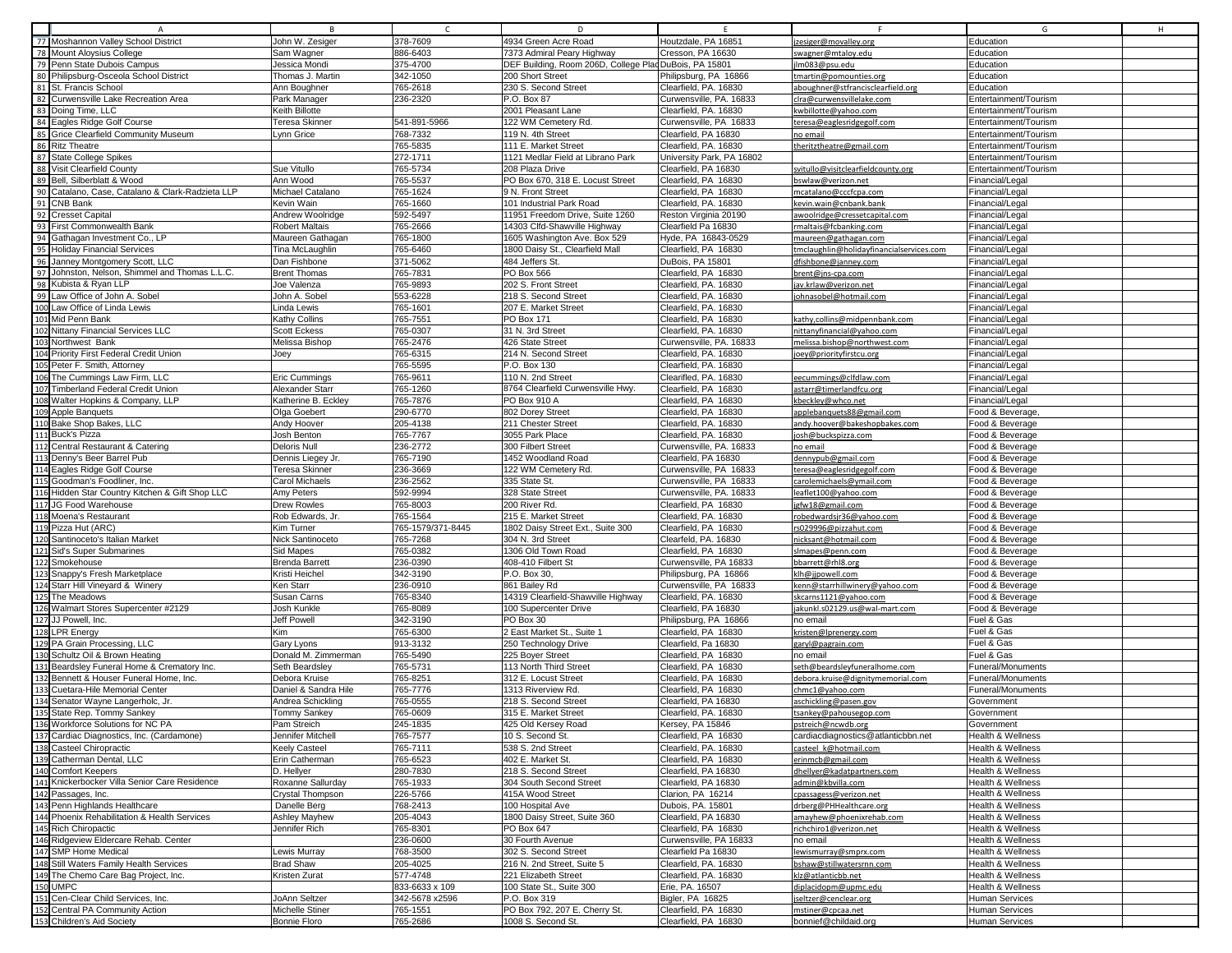|                  | A                                               | B <sub>1</sub>           | $\mathsf{C}$      | D                                |                         |                                        | G                      | н |
|------------------|-------------------------------------------------|--------------------------|-------------------|----------------------------------|-------------------------|----------------------------------------|------------------------|---|
|                  | 154 Clearfield Co Area Agency on Aging          | Bobbie Johnson           | 765-2696          | 900 Cooper Road                  | Curwensville, PA. 16833 | bjohnson@ccaa.net                      | <b>Human Services</b>  |   |
|                  |                                                 | Sandy English and Candy  |                   |                                  |                         |                                        |                        |   |
|                  | 155 Clearfield Colonial Courtyard               | Shomo                    |                   | 1300 Leonard Street              |                         |                                        | <b>Human Services</b>  |   |
|                  |                                                 |                          | 765-2246          |                                  | Clearfield, PA 16830    | senglish@colonialcourtyard.com         |                        |   |
|                  | 156 Clearfield EMS, Inc.                        | <b>Terry Wigfield</b>    | 765-6710          | 713 West Front St.               | Clearfield, PA 16830    | medic1director@yahoo.com               | <b>Human Services</b>  |   |
|                  | 157 Early Learning Resource Center              | Julia Foster             | 765-1546          | P.O. Box 249, 1505 Robinson Ave. | Hyde, PA 16843          | c-claricc@pa.gov                       | <b>Human Services</b>  |   |
|                  | <b>158 Goodwill Industries</b>                  | Paul                     | 371-2821          | 131 Preston Way                  | Falls Creek, Pa 15841   | essica.illuzzi@goodwillinc.org         | Human Services         |   |
| 159              | Lifespan Family Services of PA                  | Patrick Shea             | 375-1314          | 5522 Shaffer Road                | Dubois, PA. 15801       |                                        | <b>Human Services</b>  |   |
|                  |                                                 |                          |                   |                                  |                         | pshea@lifespanfamilyservices.com       |                        |   |
|                  | 160 Mountain Laurel Nursing/Extendicare         | Arnoldline Inlow         | 765-7545          | 700 Leonard St.                  | Clearfield, PA 16830    | arnoldine.inlow@moutainlaurel.hcrc.net | <b>Human Services</b>  |   |
|                  | 161 Roads to Recovery                           | Kelly Hawkins            | 765-0302          | 111 E. Locust Street             | Clearfield, Pa 16830    | khawkins7@verizon.net                  | <b>Human Services</b>  |   |
| 162              | Veteran Community Initiative                    | Josh Hauser              | 255-0355          | 727 Goucher Street               | Johnstown, PA 15905     | hauserj@atlanticbbn.net                | Human Services         |   |
|                  |                                                 |                          |                   |                                  |                         |                                        |                        |   |
|                  | 163 Beimel Allstate                             | <b>Hal Beimel</b>        | 765-1212          | 308 E. Pine Street               | Clearfield, PA 16830    | hal.beimel@allstate.co                 | Insurance              |   |
|                  | 164 Bowley Insurance, Inc.                      | Malinda Moses            | 375-5605          | PO Box 846                       | DuBois, PA 15801        | malinda@bowleyins.com                  | Insurance              |   |
|                  | 165 Boyles Insurance                            | Diane Morgan             | 765-8152          | 11 Nichols St.                   | Clearfield, PA 16830    | contact@boylesinsurance.com            | Insurance              |   |
|                  | 166 Burns & Burns                               | Malinda Conklin          | 765-9695          | 201 East Market St.              | Clearfield, PA 16830    | mdconklin@burnsandburns.com            | Insurance              |   |
|                  |                                                 |                          |                   | 114 S. Front St. PO Bx 908       |                         |                                        |                        |   |
|                  | 167 Dimeling & Schrot Insurance                 | John R. Woolridge, Jr.   | 765-5588          |                                  | Clearfield, PA 16830    | wool10@atlanticbb.net                  | Insurance              |   |
|                  | 168 Elizabeth Kepler, State Farm Insurance      | Elizabeth Kepler         | 765-1913          | 243 E. Market Street             | Clearfield, PA. 16830   | insurancebyliz.com                     | Insurance              |   |
|                  | 169 Helmbold & Stewart                          | Dawn L. Shaw             | 765-5573          | 306 E. Locust Street             | Clearfield, PA 16830    | dawn@hsinsurance.net                   | Insurance              |   |
|                  | 170 MML Investor Services                       | Melvin Roberts           | 857-7176          | PO Box 57                        | Woodland, PA 16881      | melvinroberts@financialguide.com       | Insurance              |   |
|                  | 171 State Farm Insurance - Lindsie Wisor Agency | Lindsie Wisor            | 765-9675          | 526 S. 2nd Street                | Clearfield, PA 16830    |                                        | Insurance              |   |
|                  |                                                 |                          |                   |                                  |                         | lindsie@wisorinsurance.com             |                        |   |
|                  | 172 Swift Kennedy & Associates, Inc.            | Jerry Calistri           | 371-5270          | 908 Beaver Drive                 | Dubois, PA. 15801       | jerry@swiftkennedy.com                 | Insurance              |   |
|                  | 173 Arbor Pro                                   | Sammy Holland            | 553-0303          | 160 RB Contracting Lane          | Curwensville, PA 16833  | shollandmac@yahoo.com                  | Lawn & Garden          |   |
|                  | 174 Mayerksy Landscaping                        | Dave Mayersky            | 762-1410          | <b>Daisy Street</b>              | Clearfield, PA. 16830   |                                        | Lawn & Garder          |   |
|                  | 175 McDonald Lawn & Landscape, LLC              |                          |                   | P.O. Box 42                      |                         |                                        |                        |   |
|                  |                                                 | Penny McDonald           | 236-1602          |                                  | Curwensville, PA. 16833 | mcdonald@pa.net                        | Lawn & Garden          |   |
|                  | 176 PA State Sod                                | Justin Swisher           | 553-0945          | PO Box 55                        | Clearfield, PA 16830    | justin@pastatesod.com                  | Lawn & Garden          |   |
|                  | 177 Shugarts Lawn & Garden Center               | Gary Shurgarts           | 765-4512          | 418 Park Ave.                    | Clearfield Pa 16830     | shugartslg@atlanticbbn.net             | Lawn & Garden          |   |
|                  | 178 Clearfield Apartments.com                   | Rick & Becky Hummel      | 765-3153          | 24 Northwest 4th Ave.            | Clearfield, PA. 16830   | rlhummel@gmail.com                     | Lodging/Accomodations  |   |
|                  |                                                 |                          |                   | 1625 Industrial Park Road        | Clearfield Pa 16830     |                                        |                        |   |
|                  | 179 Holiday Inn Express Hotel & Suites          | Shayna Buck              | 768-7500          |                                  |                         | holidayinnexp@yahoo.com                | Lodging/Accomodations  |   |
|                  | 180 Super 8 Motel                               | Valerie Ireland          | 768-7580          | 14597 Clearfield Shawville Hwy   | Clearfield, PA 16830    | mvireland@verizon.net                  | Lodging/Accomodations  |   |
|                  | 181 Victorian Loft Bed & Breakfast              | Peggy Durant             | 765-4805          | 216 South Front Street           | Clearfield, PA 16830    | pdurant@atlanticbb.net                 | Lodging/Accomodations  |   |
|                  | 182 Woodland Campground                         | Lisa Harpster            | 857-5388          | 314 Egypt Road                   | Woodland, Pa. 16881     | woodlandcampground314@gmail.com        | Lodging/Accomodations  |   |
|                  |                                                 |                          |                   |                                  |                         |                                        |                        |   |
|                  | 183 Certified Builders Wholesale Inc.           | John Showers             | 342-6540          | 1212 Walton Street               | Philipsburg, PA 16866   | jshowers@certifiedbuilders.net         | Manufacturing          |   |
|                  | 184 Clearly Ahead                               | <b>Rob Swales</b>        | 768-7838 x204     | 139 W. Market St., Suite 200     | Clearfield, PA 16830    | rswales@clearlyahead.com               | Manufacturing          |   |
|                  | 185 Forsyth Drilling Inc.                       |                          | 371-7960          | 2750 Oklahoma Salem Road         | Dubois, PA. 15801       | forsythdrilling@verizon.net            | Manufacturing          |   |
|                  | 186 Hydro-Spray Wash Systems, Inc.              | Addeson Mcaninch         | 800-528-5733      | 2928 Washington Ave.             | Clearfield, PA 16830    | amcaninch@hydrospray.com               | Manufacturing          |   |
| 187              | JKB4 Enterprises Inc./Johnson Machine Company   | Kelley Benedek           | 765-9648          | PO Box 669                       | Clearfield, PA 16830    |                                        | Manufacturing          |   |
|                  |                                                 |                          |                   |                                  |                         | kbenedek@johnsonmachineco.com          |                        |   |
|                  | 188 Kurtz Brothers                              | Monty Kunes              | 765-6561          | PO Box 392                       | Clearfield, PA 16830    | mkunes@kurtzbros.com                   | Manufacturing          |   |
| 189 <sup>I</sup> | <b>LPR Enerav</b>                               | Kristen Zurat            | 577-4748          | 90 Beaver Dr. Bldg A, Suite 104A | Dubois, PA. 15801       | kzurat@Iprenergy.com                   | Manufacturing          |   |
|                  | 190 Moshannon Valley Economic Development       | Stan LaFuria             | 342-2260          | 200 Shady Lane                   | Philipsburg, PA 16866   | no email                               | Manufacturing          |   |
|                  | 191 T M P Manufacturing Co., Inc.               | Garry Brannon            | 765-9615          | PO Box 269                       | Hyde, PA 16843          | garrybrannon@walkins.com               | Manufacturing          |   |
|                  |                                                 |                          |                   |                                  |                         |                                        |                        |   |
|                  | 192 TD Fabricating & Welding                    | <b>Terry Duncan</b>      | 765-5546          | 42 George St.                    | Clearfield, PA 16830    | jdunc@tdfabandweld.com                 | Manufacturing          |   |
|                  | 193 Walmart Distribution Center                 | <b>Brian Rosenberger</b> | 857-5442          | 100 Wal-Mart Drive               | Woodland, PA 16881      | bkrosen@wal-mart.com                   | Manufacturing          |   |
|                  | 194 Clearfield County Chairtable Foundation     | Mark McCracken           | 592-7331          | P.O. Box 171                     | Clearfield, PA 16830    | no email                               | Misc.                  |   |
|                  | 195 Errigo Auctions                             | Pat Errigo               | 236-3403          | 848 State Street                 | Curwensville, PA. 16833 |                                        | Misc.                  |   |
|                  |                                                 |                          |                   |                                  |                         | putt46@verizon.net                     |                        |   |
|                  | 196 Terry Briskar                               |                          | 553-6690          | 2060 Owens Road                  | Clearfield, PA. 16830   | moryan3373@msn.com                     | Misc.                  |   |
|                  | 197 Aveni Brothers' Properties                  | Mackenzie Aveni          | 577-4661          | 108 W. Pauline Drive             | Clearfield, PA 16830    | aveni.mackenzie@gmail.com              | <b>Real Estate</b>     |   |
|                  | 198 1924 Daisy, LLC, "The Daisy Place"          | Rebekah Graham           | 553-7250          | P.O. Box 689                     | Clearfield, PA. 16830   | info@thedaisyplace.com                 | <b>Real Estate</b>     |   |
|                  | 199 1935 Daisy, LLC                             | Franny Greenland         | 553-7250          | P.O. Box 689                     | Clearfield, PA. 16830   | hello@daisyholdings.com                | <b>Real Estate</b>     |   |
|                  |                                                 |                          |                   |                                  |                         |                                        |                        |   |
|                  | 200 Amon, Shimmel & Walsh Realtors              | Joan Shimmel             | 765-1771          | 108 S. Front Street              | Clearfield, PA 16830    | joanshimmel@hotmail.com                | <b>Real Estate</b>     |   |
|                  | 201 Burleigh Real Estate                        | Jennifer Suhoney         | 765-9660          | PO Box 375                       | Clearfield, PA 16830    | jensuhoney@gmail.com                   | <b>Real Estate</b>     |   |
| 202              | Ciamaccco Settlement Services                   | Jackie Ciamacco          | 236-1255          | 312 Mt. Joy Road                 | Clearfield, PA 16830    | Ciamaccosettlementservices@yahoo.com   | <b>Real Estate</b>     |   |
|                  | 203 Clearfield Apartments                       | Rick & Becky Hummel      | 592-5941          | 24 Northwest 4th Ave             | Clearfield, PA. 16830   | rlhummel@gmail.com                     | <b>Real Estate</b>     |   |
|                  | 204 Colonial Courtyard of Clearfield            | S. English               | 765-2557          | 1300 Leonard Street              | Clearfield Pa 16830     | senglish@colonialcourtyard.com         | <b>Real Estate</b>     |   |
|                  |                                                 |                          |                   |                                  |                         |                                        |                        |   |
|                  | Coldwell Banker Developac Realty                | Joe Varacallo            | 375-1167          | 996 Beaver Drive                 | Dubois, PA. 15801       | jvaracallo@developac.com               | <b>Real Estate</b>     |   |
|                  | 206 Graystone Court Villas                      | Lisa Maskimming          | 768-7235          | 1916 Hileman Road                | Tyrone, PA. 16686       | graystonecourt@gmail.com               | <b>Real Estate</b>     |   |
| 207              | Keller Williams Advantage Realty                |                          | 272-6145          | 704 Cambria Drive                | Clearfield, PA 16830    | klrw778@kw.com                         | <b>Real Estate</b>     |   |
|                  | 208 Provost Real Estate Appraisers              | <b>Dick Provost</b>      | 765-5252          | 302 East Pine St.                | Clearfield, PA 16830    | prea@atlanticbbn.net                   | <b>Real Estate</b>     |   |
|                  | 209 Terry Briskar                               | <b>Terry Briskar</b>     | 553-6690          | 2060 Owens Road                  | Clearfield, PA. 16830   |                                        | <b>Real Estate</b>     |   |
|                  |                                                 |                          |                   |                                  |                         | moryan3373@msn.com                     |                        |   |
|                  | 210 Hyde Wesleyan Church                        | <b>Stevan Sheets</b>     | 765-5958          | 1215 Riverview Rd                | Clearfield, PA 16830    | pastorstevan@gmail.com                 | Religion               |   |
|                  | 211 2e Business Solutions, LLC                  | David Twoey              | 765-8522          | 1225 S. 2nd Street               | Clearfield, PA. 16830   | dave@2ebusinesssolutions.com           | <b>Retail Services</b> |   |
|                  | 212 Audio Video Appliance Center                | <b>Bill Johnson</b>      | 765-7027          | 239 E. Market Street             | Clearfield, PA 16830    | billj@avacretail.com                   | <b>Retail Services</b> |   |
|                  | 213 Best Jewelers                               | Charles Tylwalk          | 765-9201          | PO Box 548                       | Clearfield, PA 16830    | bestjewl@verizon.net                   | <b>Retail Services</b> |   |
|                  |                                                 |                          |                   |                                  |                         |                                        |                        |   |
|                  | 214 Bob's Army & Navy Store                     | Bob Grimminger Jr.       | 765-4652          | 229 E. Market Street             | Clearfield, PA 16830    | rfg1952@verizon.net                    | <b>Retail Services</b> |   |
|                  | 215 Clearfield Floral Designs                   |                          | 205-4260          | 109 N. Third Street              | Clearfield, PA. 16830   | clearfieldfloraldesign.com             | <b>Retail Services</b> |   |
|                  | 216 Curwensville Florist                        | Mary Kay & Ron           | 236-0761          | P.O. Box 126                     | Curwensville, PA. 16833 | curwflorist@atlanticbbn.net            | <b>Retail Services</b> |   |
|                  | 217 Grice Gun Shop                              | Tom Grice                | 765-9273          | 216 Reed Street                  | Clearfield, PA 16830    | sales@gricegunshop.com                 | <b>Retail Services</b> |   |
|                  |                                                 |                          |                   |                                  |                         |                                        |                        |   |
|                  | 218 Heart of the Earth                          | Franny Schichock         | 762-6313          | 1504 Washington Ave              | Hyde, PA. 16843         | heartoftheearthcyrstals@yahoo.com      | <b>Retail Services</b> |   |
|                  | 219 Historica Plus Antiques                     | Jim Leitzinger           | 762-8520          | 234 East Market Street           | Clearfield, PA 16830    | historicaplus@verizon.net              | <b>Retail Services</b> |   |
|                  | 220 Jim's Sports Center                         | <b>Terry Malloy</b>      | 765-3582          | 26 North Second Street           | Clearfield, PA 16830    | terry@jimssports.com                   | <b>Retail Services</b> |   |
|                  | 221 Kneppy's Fireworks                          | Joyce Knepp              | 345-5757 577-6316 | PO Box 253                       | Winburne, PA 16879      | jknepp@kneppysfireworks.com            | <b>Retail Services</b> |   |
|                  |                                                 |                          |                   |                                  |                         |                                        |                        |   |
|                  | 222 Revived & Co.                               | <b>Bernard Owens</b>     | 592-8072          | 410 Shaw Street, Suite 100       | Clearfield, PA. 16830   | info@shop-at-revived.com               | <b>Retail Services</b> |   |
|                  | 223 Rural King                                  | Matt Kowalis             | 768-8123          | 4216 Dewitt Ave.                 | Matton, IL 61938        | mkowalis@ruralking.com                 | <b>Retail Services</b> |   |
|                  | 224 Siegel Engraving                            | <b>Brenda Siegel</b>     | 765-3214          | 304 Daisy St.                    | Clearfield, PA 16830    | engrave2@verizon.net                   | <b>Retail Services</b> |   |
|                  | 225 Snappy's Fresh Marketplace                  |                          | 342-3190          | P.O. Box 30,                     | Philipsburg, PA 16866   | klh@jjpowell.com                       | <b>Retail Services</b> |   |
|                  | 226 The Stuff Store                             |                          | 236-2047          | 301 Filbert Street               | Curwensville, PA. 16833 |                                        | <b>Retail Services</b> |   |
|                  |                                                 | Christina McCracken      |                   |                                  |                         | thestuffstore@atlanticbbn.net          |                        |   |
|                  | 227 Walmart Supercenter 2129                    | Josh Kunkle              | 765-8089          | 100 Supercenter Drive            | Clearifled, PA. 16830   | jakunkl.s02129.us@wal-mart.com         | <b>Retail Services</b> |   |
|                  | 228 Way Office Plus                             | Peggy Shaw               | 371-9100          | 691 S. Division St.              | DuBois, PA 15801        | peggy@wayofficeplus.com                | <b>Retail Services</b> |   |
|                  | 229 Zalno Jewelers                              | Ron & Jim Zalno          | 765-4002          | 101 North Third Street           | Clearfield, PA 16830    | zalnojewelers@verizon.net              | <b>Retail Services</b> |   |